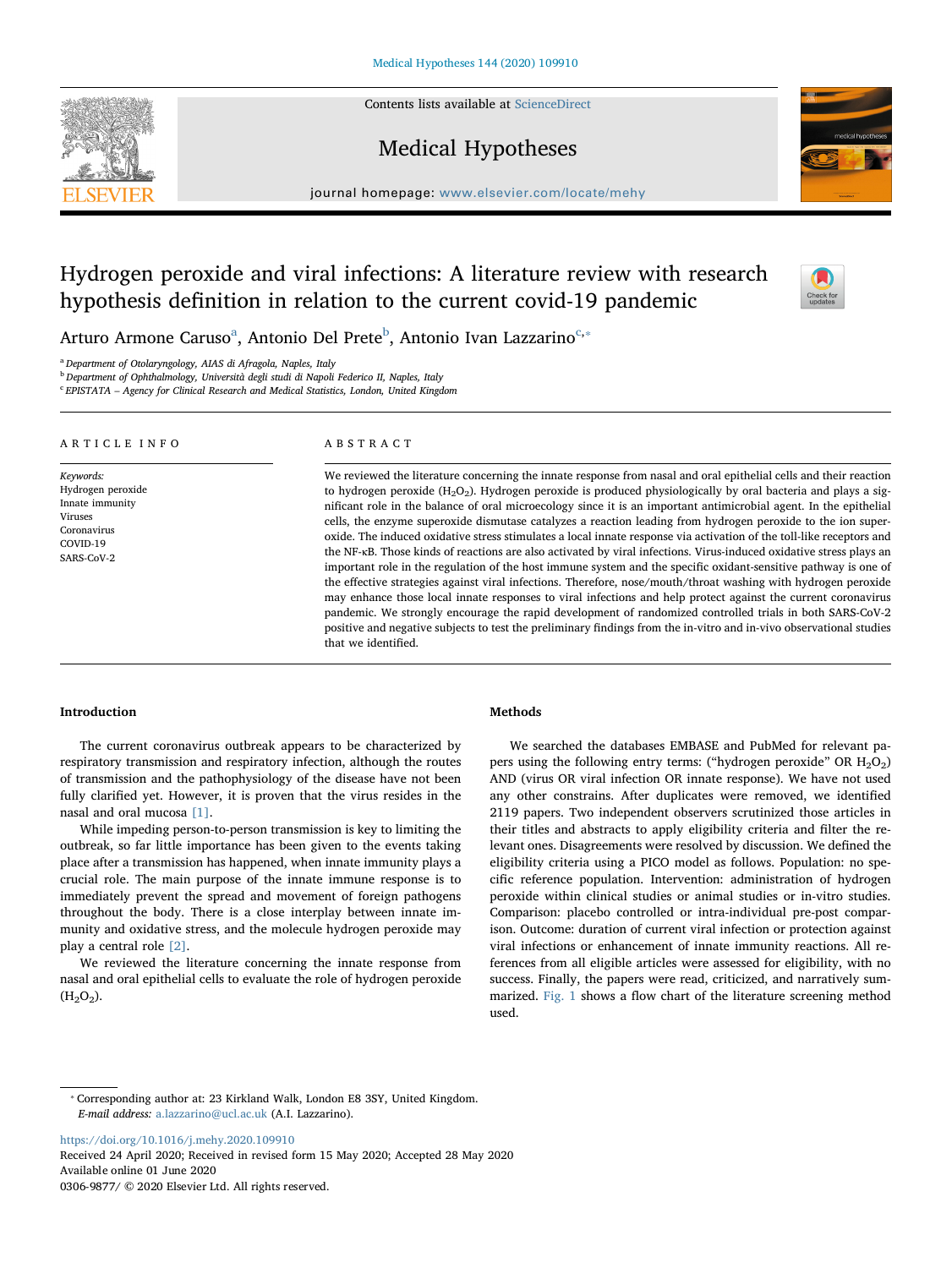

Fig. 1. Systematic review flow diagram.

### Results

26 Papers resulted eligible for review (Figure 1), none of which was a randomized controlled trial or a clinical observational study with a control group.

Hydrogen peroxide is produced physiologically by oral bacteria and plays a significant role in the balance of oral microecology since it is an important antimicrobial agent [3]. In the epithelial cells, the enzyme superoxide dismutase catalyzes a reaction leading from hydrogen peroxide to the ion superoxide. The induced oxidative stress stimulates a local innate response via activation of the toll-like receptors and the NFκB [4]. Those kinds of reactions are also activated by viral infections [5]. Virus-induced oxidative stress plays an important role in the regulation of the host immune system and the specific oxidant-sensitive pathway is one of the effective strategies against viral infections [6–8].

Many viruses have been found to be sensitive to hydrogen peroxide, including swine flu, rubella, rabies, and others [7,9–21].

We therefore hypothesize that nose and mouth washing with hydrogen peroxide may enhance those local innate responses to viral infections and help protect against viral infections, including the current coronavirus pandemic.

Moreover, a hydrogen peroxide solution of a concentration as little as 0.5% efficiently inactivates coronaviruses (e.g. SARS, MERS) on inanimate surfaces within 1 min  $[22]$ . This may justify the use of hydrogen peroxide washes in infected people too: the solution may decrease the viral load of their respiratory droplets, hence help tackle the spread in the community.

In the British Nationally Formulary,  $H_2O_2$  is indicated for oral hygiene at the concentration of 6%. Hydrogen peroxide is safe to use for gargling or as a nasal spray: its 3% solution is commonly used off-label in otolaryngology to treat many viral conditions [23–26], and moderate concentrations are present in drinks including tea and instant coffee [27].

#### Conclusions

There are no randomized controlled trials or clinical observational studies concerning the curative or preventive effect of hydrogen peroxide against viral infections. However, the literature from in-vitro immunological studies clearly points out that the application of hydrogen peroxide on the epithelial cells of nose, throat and mouth may well be extremely effective against viruses, including coronaviruses. We strongly encourage the rapid development of randomized controlled trials in both SARS-CoV-2 positive and negative subjects to study the effects that we have hypothesized. Those trials would be inexpensive to implement and compatible with other ongoing trials. Positive results would lead to remarkable global health gain with extremely limited costs. As a starting dose to test, we propose two puffs (about 0.28 ml) of 1.5%  $H<sub>2</sub>O<sub>2</sub>$  nasal spray into each nostril two times daily combined with a mouth wash and gargling for 1 min with a 3%  $H_2O_2$  solution two times daily.